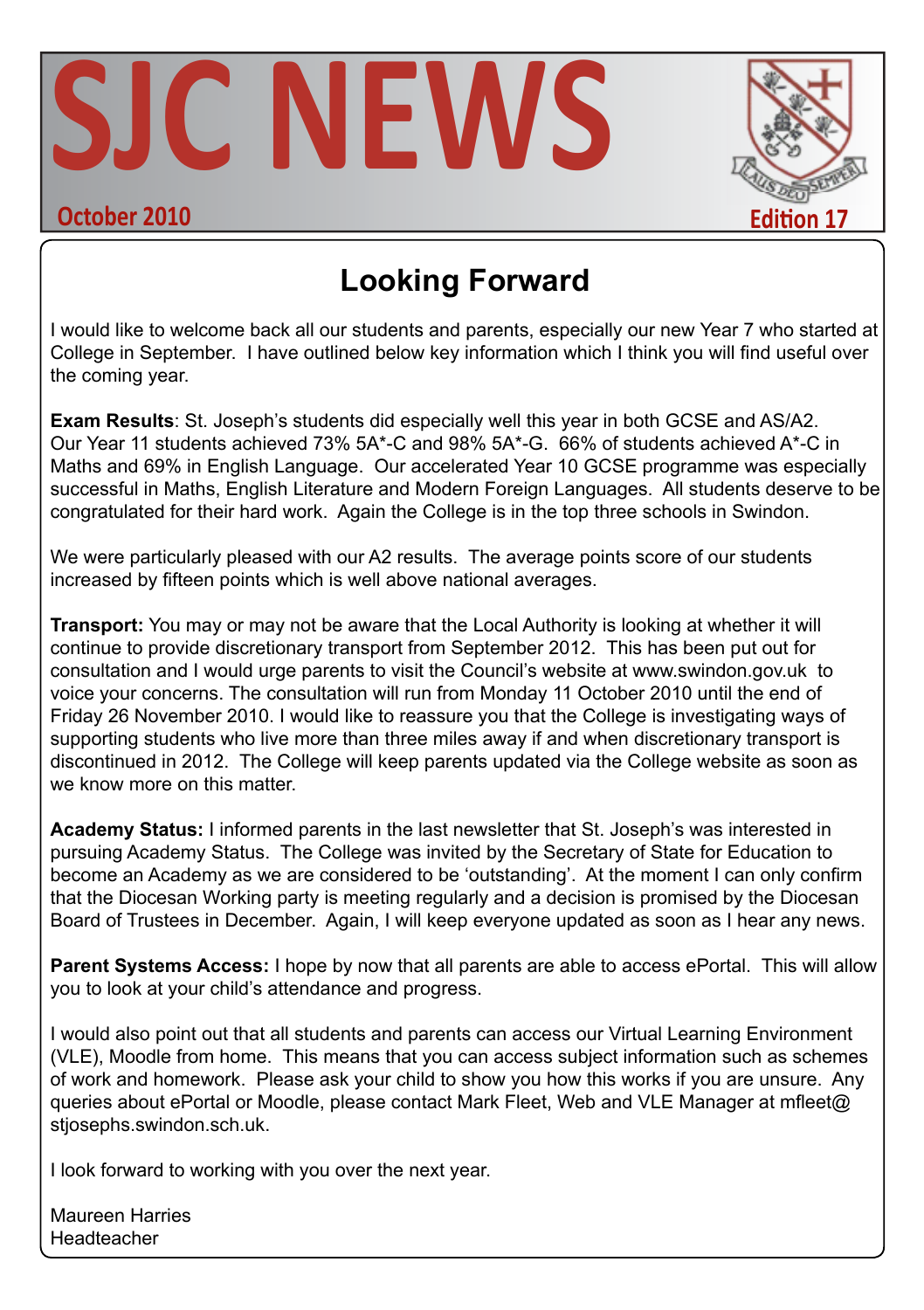#### **Attendance**

I am writing again to ask for your support in a very important matter: attendance.

Attendance at College is extremely important. As you will see from the illustration 'Every School Day Counts!', days off school add up to lost learning. The more days off school, the less likely students are to make the necessary progress with their studies. Research has shown a close correlation between attendance and GCSE results. Students with less than 90% attendance achieve on average between a half/one GCSE below that of their peers.

The new Ofsted Framework introduced in September 2009 looks closely at students' attendance. In fact, there is now a judgement grade relating to this. It would be a great pity if we were to lose our 'outstanding' overall grade next time due to our attendance figures.

There will be times when students are ill, have unavoidable medical appointments, and unforeseen family emergencies. The College is very sympathetic to these occurrences. However, there are a significant number of requests for holidays in term time and in some cases these holidays being taken without consent, despite previous correspondence on this matter

I would like to take this opportunity to emphasise again that I am constrained by Government and Governor guidance as regards attendance. The issuing of a Penalty Notice by Swindon Education Welfare is now the norm in cases of unauthorised absence from the College during term time. Only in extreme circumstances, bereavement for example, am I allowed to make exceptions. The Attendance Officer will need medical evidence for periods of illness over three days.

Maureen Harries Headteacher

#### **CAFOD Harvest Day**

We would like to say a special thank you to everyone who participated in the Harvest Fast Day on Friday 1st October. We raised £360 for CAFOD.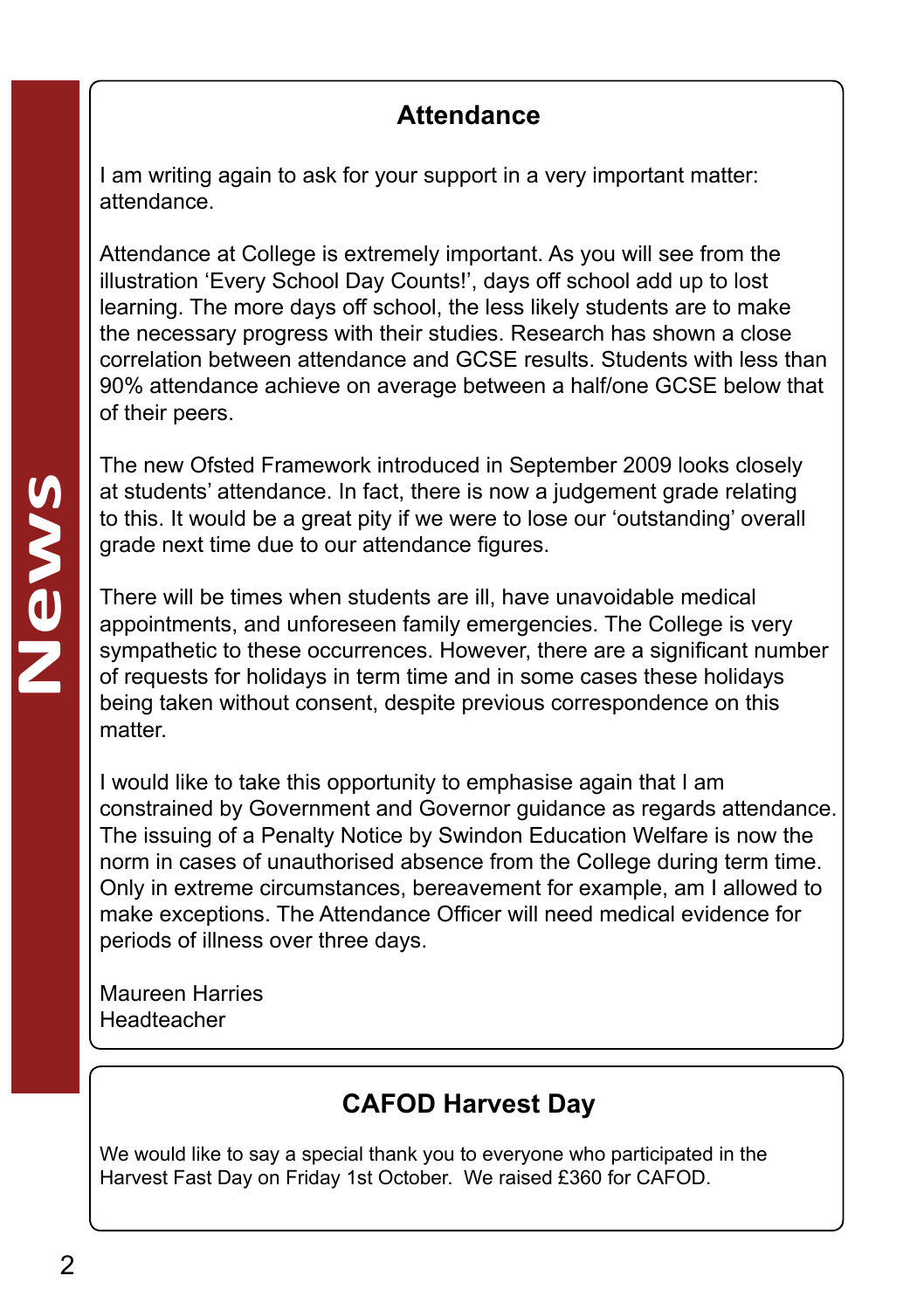|                                                                                                                                                                                                                                        |                                                                                                                                      | <b>EVERY SCHOOL</b><br>DAY COUNTS!<br>Days off school add up to lost learning.<br>Every school day counts. |                                                                                           |                                                | Please don't let your children miss out on the education they deserve.                                                                                     |                                                |  |
|----------------------------------------------------------------------------------------------------------------------------------------------------------------------------------------------------------------------------------------|--------------------------------------------------------------------------------------------------------------------------------------|------------------------------------------------------------------------------------------------------------|-------------------------------------------------------------------------------------------|------------------------------------------------|------------------------------------------------------------------------------------------------------------------------------------------------------------|------------------------------------------------|--|
| 365<br>Days<br>in<br>each<br>vear                                                                                                                                                                                                      | 175<br><b>Non-School</b><br>days in a year<br>190<br><b>School days</b><br>in each year<br>190 days for<br>your child's<br>education | 10 days absence<br>180<br>Days of<br>education                                                             | 19 days absence<br>171<br>Days of<br>education                                            | 29 days absence<br>161<br>Days of<br>education | 175 days to spend on family time<br>visits, holidays, shopping, household jobs<br>and other appointments<br>38 days absence<br>152<br>Days of<br>education | 47 days absence<br>143<br>Days of<br>education |  |
|                                                                                                                                                                                                                                        | 100%                                                                                                                                 | 95%                                                                                                        | 90%                                                                                       | 85%                                            | 80%                                                                                                                                                        | 75%                                            |  |
|                                                                                                                                                                                                                                        | Good<br>Best chance of success.<br>Gets your child off to a<br>flying start.                                                         |                                                                                                            | <b>Worrying</b><br>Less chance of success.<br><b>Makes it harder to</b><br>make progress. |                                                | <b>Serious Concern</b><br>Not fair on your child.<br><b>Legal action!</b>                                                                                  |                                                |  |
| If you are worried about your child's attendance please talk to your school about it or<br>contact The Education Welfare Service on 01793 463095<br>www.swindon.gov.uk<br>Produced by Swindon Education Welfare Service<br>Ref. ED0059 |                                                                                                                                      |                                                                                                            |                                                                                           |                                                |                                                                                                                                                            |                                                |  |
|                                                                                                                                                                                                                                        |                                                                                                                                      |                                                                                                            |                                                                                           |                                                |                                                                                                                                                            | SWINDON                                        |  |

News **News**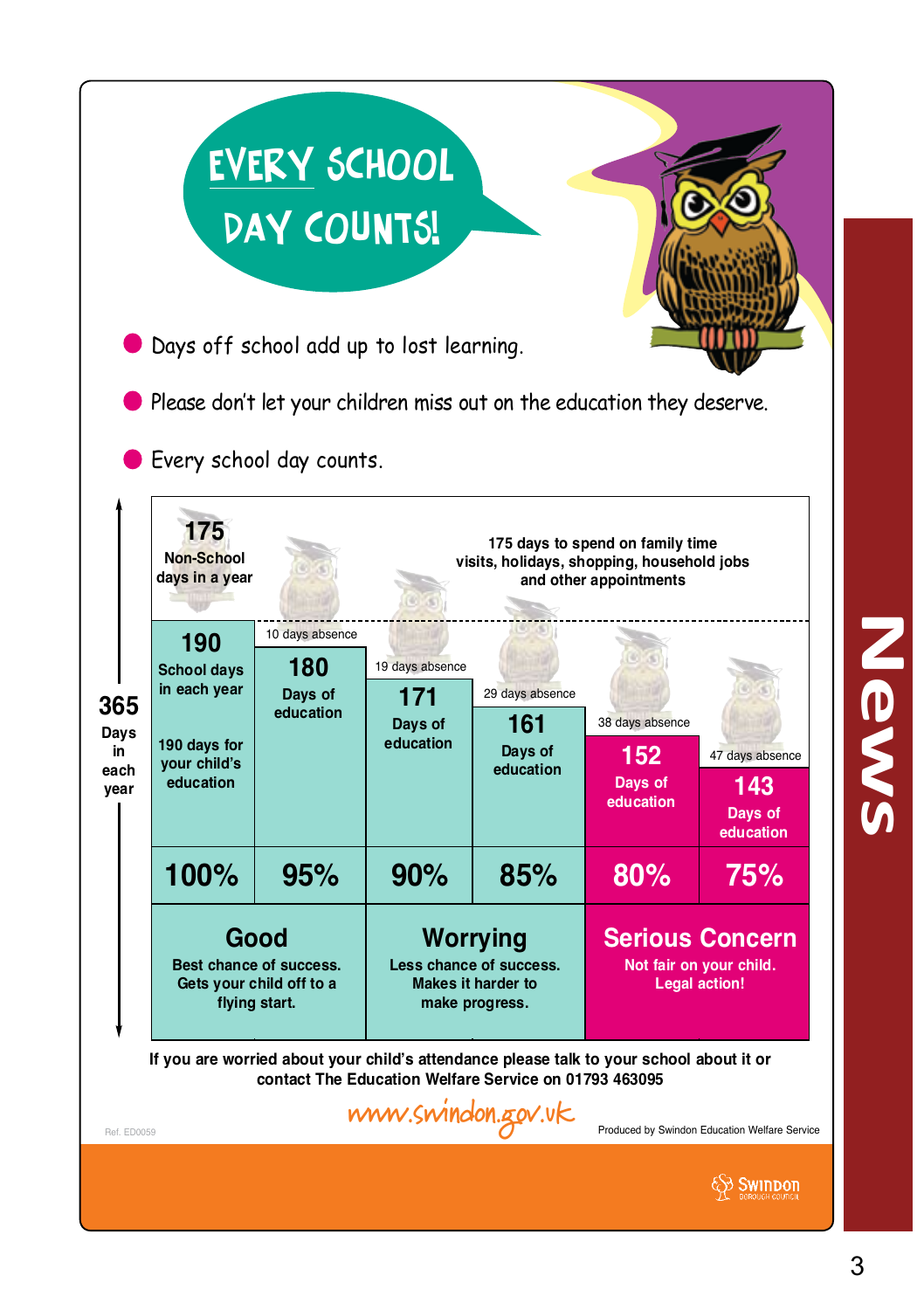#### **Have you moved house or changed your telephone number/s?**

In order for us to be able to contact you regarding your child/ren in an emergency, or to keep you updated with their progress, it is important that we always hold up to date address and telephone number information for you and your child/ren.

If you move house or update your telephone number/s, please ensure that you notify the College in writing as soon as possible.

Many thanks for your co-operation with this matter.

#### **Art News**

Congratulations to all who achieved grades for Art in the summer examinations. We were very successful with 89% of GCSE candidate gaining A\*-C and 100% A-D. Special congratulations go to Ashlee Cox and Cynara Monterio who both achieved A\*. In fact 35% of entries achieved A or A\*, a fantastic achievement. We would also congratulate our A students at AS Art, Catherine Carroll and Katie Bryan and we offer special celebration wishes to Sam Miller who achieved the new A\* at A2.

The Art department would also like to thank all the A-Level Art and Photography students for the Exposure Exhibition at the Post-Modern Gallery in Swindon. One comment in the visitor book was that it was the "best school art show they've had", a testament to the fantastic work being achieved.





# **Pilgrimage to Lourdes**

If you are at all interested in participating in our annual pilgrimage to Lourdes with the HCPT group, please contact Julia for more information. We would be travelling with Fr Kevin and St. Peter's from Gloucester.

# **Visit to Battlefields of Belgium and France 2011**

The History Department has organised for 40 students in Years 8 to 13 to visit some of the historic Battlefields of Belgium and France from the 2nd to the 7th July 2011. If you are interested in this trip, please see Moodle or Reception for a detailed letter.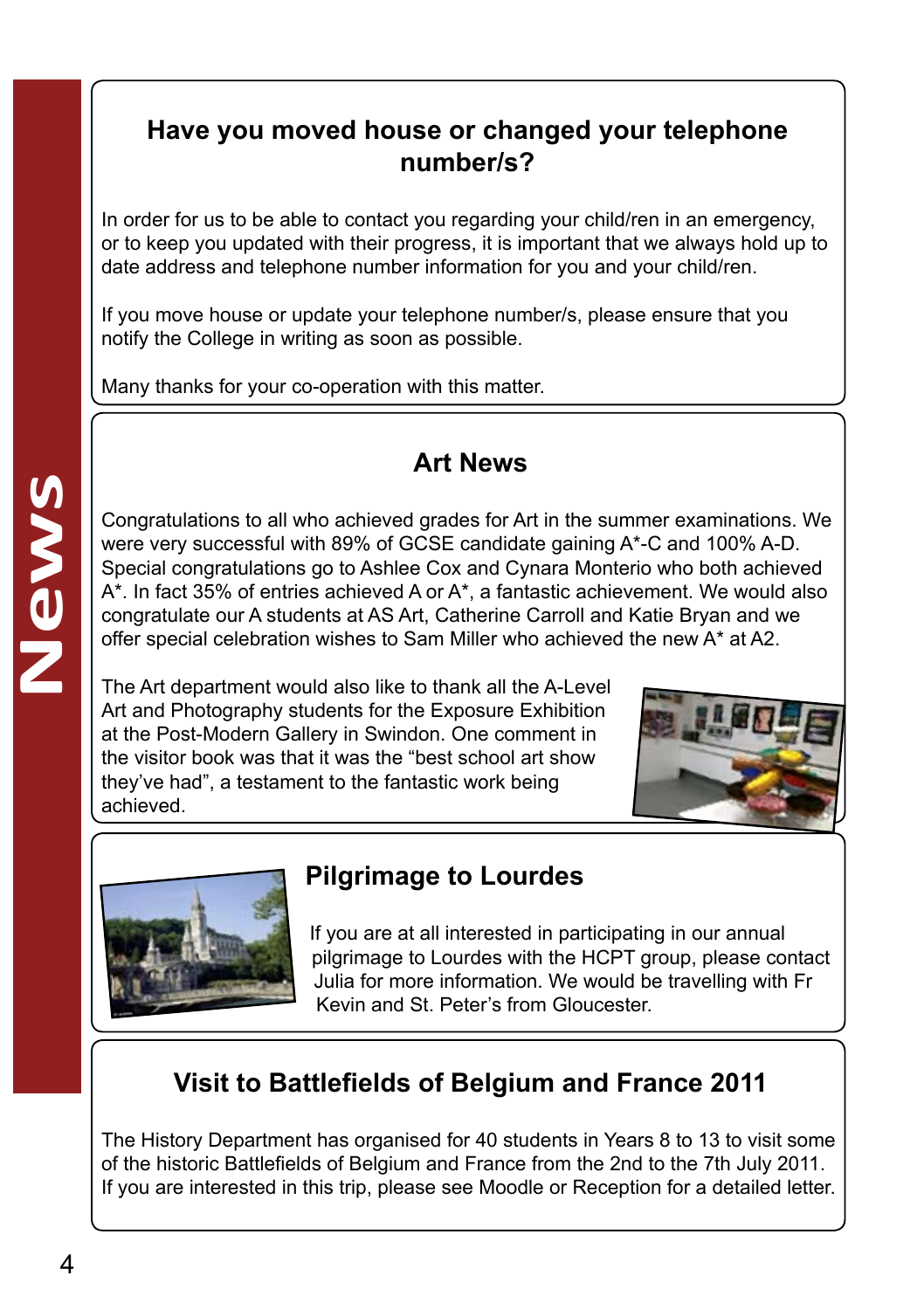### **Primary Liaison**

During the first week of the summer holidays (July 26th – 30th), we ran our Extend project at St. Joseph's. Over 60 Year 6 students from 11 of our partner Primary Schools attended the week's activities.

The activities ran for two hours everyday from Monday to Friday and covered a wide range of experiences from Mini Master Chef to Computer Animation, from Technology to Drama. The full range of activities included the very active Dance and Sport options which were very popular.

Student feedback from the week included: "it was great fun", "I would have like it to be longer", " the best things were making new friends and learning new things".

The feedback from the parents from the week included: "it allowed them to get used to the buildings ready for September", "He had a great time", "She really enjoyed the week", "He didn't want to go on the first day but came home very enthusiastic and couldn't wait to go back".

The overall feedback from the week was overwhelmingly positive and a real credit to the staff members who ran the courses. Many thanks to staff, students and parents for a fantastic week.

Mr Iles

#### **Maths Challenge**

The Individual Maths Challenges are a great way of pushing yourself to see how good you are at Maths, and earning certificates that are recognised by employers and universities as something really good.

The dates for this year are as follows:

| Senior       | Year 12-13 | Thursday 4 Nov 2010 |
|--------------|------------|---------------------|
| Intermediate | Year 9-11  | Thursday 3 Feb 2011 |
| Junior       | Year 7-8   | Friday 6 May 2011   |

If you are in top set maths, you will get more details nearer the time from your maths teacher, but if you would like to practise you can get past papers at http://www. mathcomp.leeds.ac.uk/ or by asking your maths teacher.

Good luck!

Mr Davies

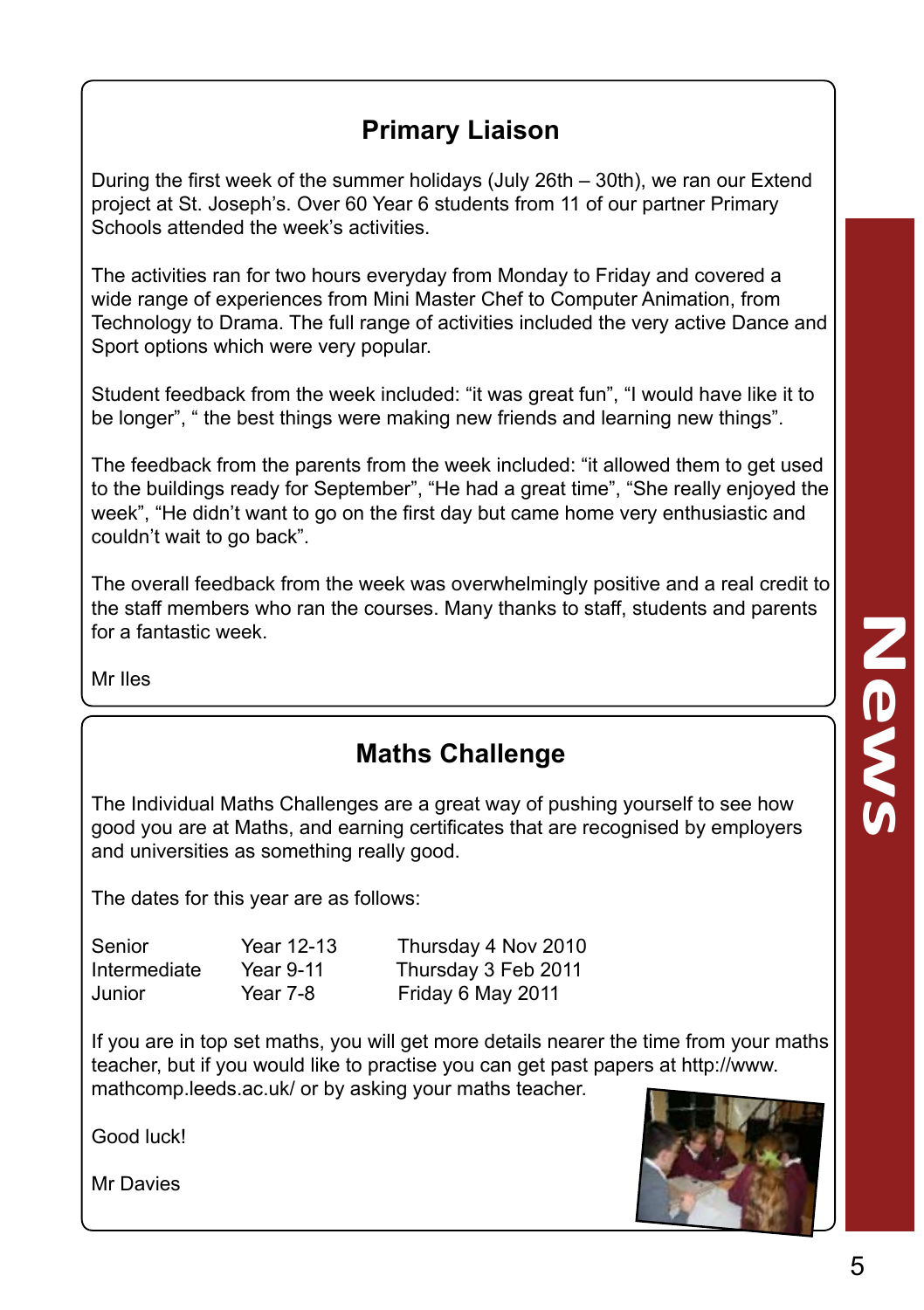#### **Safeguarding - Keeping Children Safe Your right to Ask**

The Child Sex Offender Disclosure Scheme

This scheme has been successfully piloted in several Police Force areas and is now being extended to include, from the 1st October 2010, Wiltshire Police area.

The scheme allows members of the public – a parent, carer, guardian or interested third party – to access information on an individual they are concerned about who has contact with a child they know.

If police checks show the individual has a record for child sexual offences, or other offences that might put a child at risk, the police will consider sharing this information with the person(s) best placed to protect the child, usually the parent, carer or guardian. The police will disclose information only if it is lawful, necessary and proportionate to do so in the interests of protecting the child, or children from harm.

The majority of child sexual offenders are known to their victims. They are often someone who has some form of access to a child, e.g. a friend of the victim's family, a friend of the victim, or a member of the victim's family.

Anyone who wishes to make an application under the Child Sex Offender Disclosure Scheme is asked to contact Wiltshire Police on 0845 408 7000 or to visit www. wiltshire.police.uk

Further information about the scheme is available by calling 01380 734246 or by visiting www.wiltshire.police.uk

#### **Newsletter**

We hope you enjoy this edition of the Newsletter, particularly as it will be our last one in this format. From the beginning of December, we will be introducing a new monthly Newsletter, which we trust you will enjoy.

# **Green Team**

Do you have green fingers? If you are interested in discussing environmental issues or how St. Joseph's can be more environmentally friendly or working in the College garden then you should join the Green Team! We meet every week (Thursday's at 2:50pm in G12)!

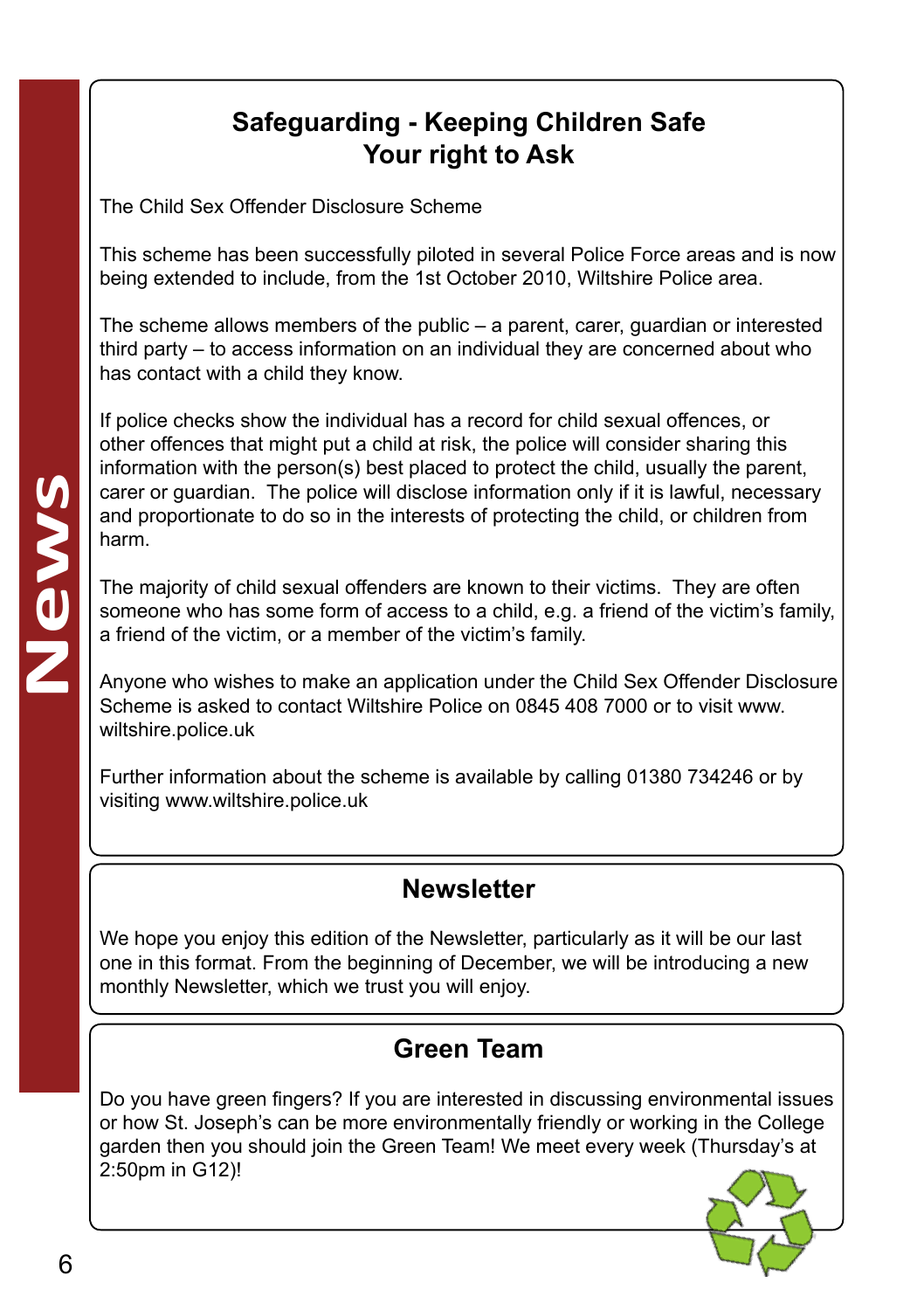# **House Captain and Student MPs'**

As you will be aware we have introduced a new House System into St. Joseph's.

The Houses are made up as follows:

Buckfast – Arrowsmith and Sherwin

Evesham – Bryant and Ward

Glastonbury – Clitherow and Line

Walsingham – Evans and More



Each house will have a Year 11 male and female Captain and a Year 11 male and female vice Captain. Each tutor group will also have a house representative; if there are between two and five candidates for each tutor group then there will be a tutor group vote for house representatives.

House captain candidates are:

Buckfast – Nigel Nunes and Lucy Tittensor (11A) and Angelo Caruso and Chloé Philippe (11S)

Evesham – Connor Perrin and Tina Hassan (11B) and Kristina Huntley and Robert Currie (11W)

Glastonbury – Aaron Shine and Charlotte Tilley (11C) and Emma Hall and Alex Hayward (11L)

Walsingham – Tom Kendal and Rachel Hayward (11E) and Adam Davies and Zoe Rose (11M)

You will be asked to cast your vote for 42 MP candidates. You can read through the candidate pledges on Moodle and then you will be able to vote for the person you would like to be the MP to represent your year group. You will only be able to vote for the MP in your year group – but they do not have to be in your tutor group.

Check Moodle for all of the candidate details and pledges.

Mrs Ash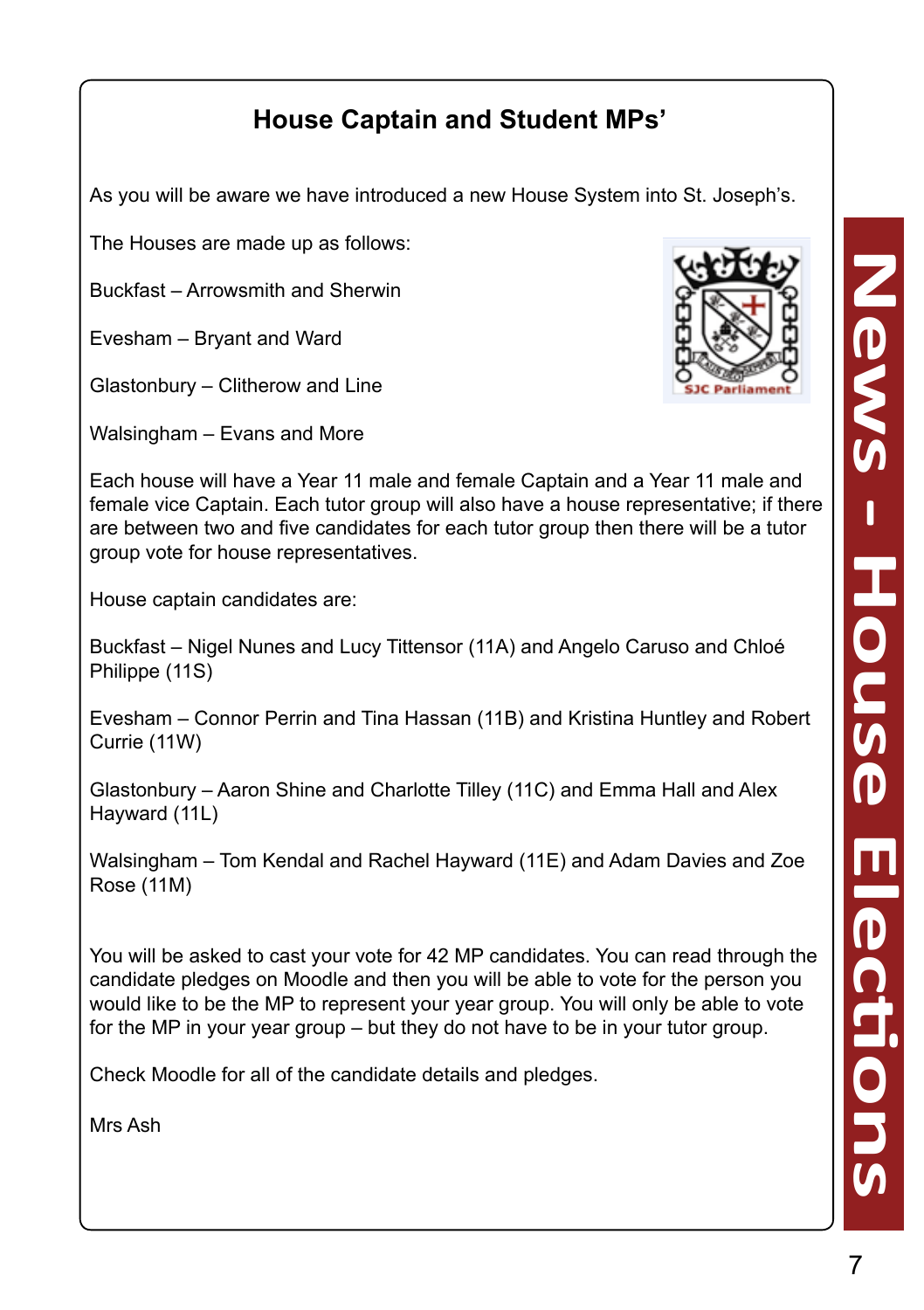### **Photography Competition**

One of the great things about St. Joseph's Catholic College is that we as students get many opportunities, such as the photography competition. The competition takes place once a year and encourages us to take out our cameras, and there are great prizes up for grabs! I have thoroughly enjoyed taking part through the last two years. Since then I have been taking my camera everywhere with me; I have also been inspired by the other entries and have now decided to become a travel photographer!

Last year I won first prize (a camera) with the photo entitled "Winter Wondering". Since then I have been using my camera for everything and I have been taking photos focusing on shapes, sizes and colours. This has taken photography to a new level for me. It's opened up a whole new world! I entered again this year and found myself against some brilliant competition.

Congratulations to Megan Barber 8B for winning first place in the recent photography competition with the theme 'Reading in Unusual Places', a camera is coming her way soon. We really do read in some peculiar places; from animals that read, to reading on top of the world and from the bath to the supermarket. Through the lense we really do view things in a different way! Now it's easier than ever to participate in these competitions. We have cameras all around us on our phones, DSI's and iPods - so use them. Take the opportunity! HAPPY SNAPPING!

Neave Root 8B

And the winners are

1st Prize - Megan Barber 8B " Down the Alley" - Camera 2nd Prize - Neave Root 8B "An A – maze - ing book - £20.00 3rd Prize - Magdalena Brzdak 13A "Reading in the bath! - £10.00 Highly Commended - Tia Greenridge 9A "Reading Rubbish" - £5.00 Staff Winner - Mr Mazzotta

Thank you to all who took part.

Mrs Cartwright and COPE Level 3 students



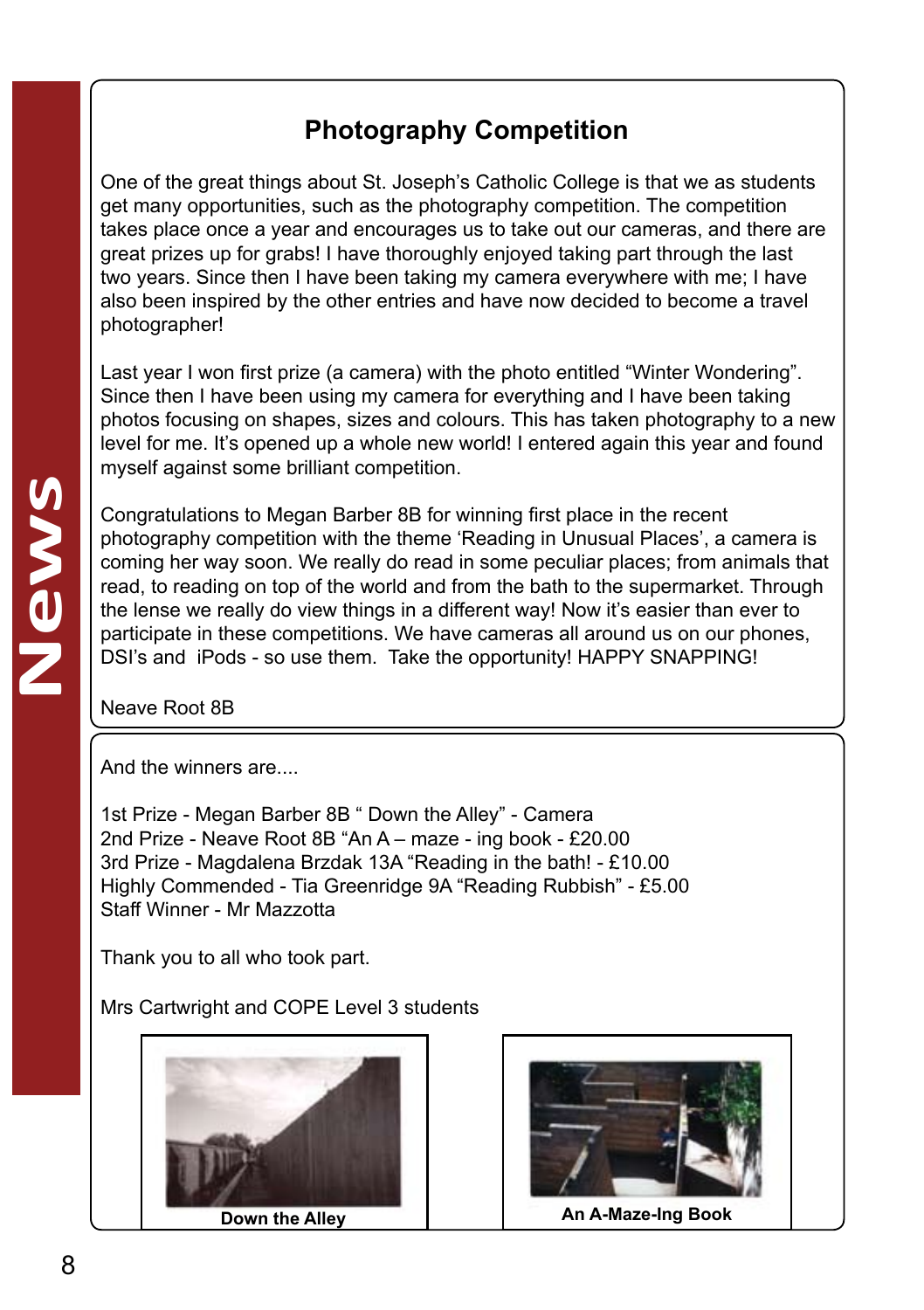#### **"Put your money where your mouth is!" Business Studies trip to the Bank of England.**

On the 24th September 2010, Year 11 Business Studies students went on a trip to The Bank Of England. When we arrived, we had a short presentation and watched a video about finance which gave us lots of information on inflation and the economy. We also found out that The Bank Of England control inflation by changing the base rate of interest. Also during the talk we found out what The Bank Of England does in addition to your normal banking things, which includes looking after our nation's gold supply and setting interest rates.

After that, we were given a worksheet where we had to find the answers to certain questions; the answers were located amidst the other information around the museum. There were many other things to do from looking at old money to lifting a gold bar worth over £330,000 and cracking a safe.

On the way back we had a small detour and passed by the London Eye, The Houses of Parliament and Big Ben, and Stanford Bridge the home of Chelsea FC.

All in all, it was a really good day, packed full of information and very interesting.

Liam Traynor 11L

#### **Park 'n' Stride Arrangement with Tesco - The Healthy Way**

The safety of our students is paramount, we therefore ask parents not to drive onto the College site to drop off at the start of the day or pick up at the end of the College day, as these are the busiest times and we need to limit the number of vehicles on site.

Tesco have agreed for parents to drop off/pick up in their car park as stopping on Ocotal Way, a freeway, is illegal and warrants a £30 fine. It can also be very dangerous.

Furthermore, we have been asked by our local Police team to discourage parents from using the Shrivenham Road area to drop off/pick up as residents have expresed concern and alerted local councillors about the disruption this causes.

Please be considerate to the needs of our community and use the Tesco option as this has been agreed.

Thank you for your support.

E O'Connell Assistant Head Teacher Student Services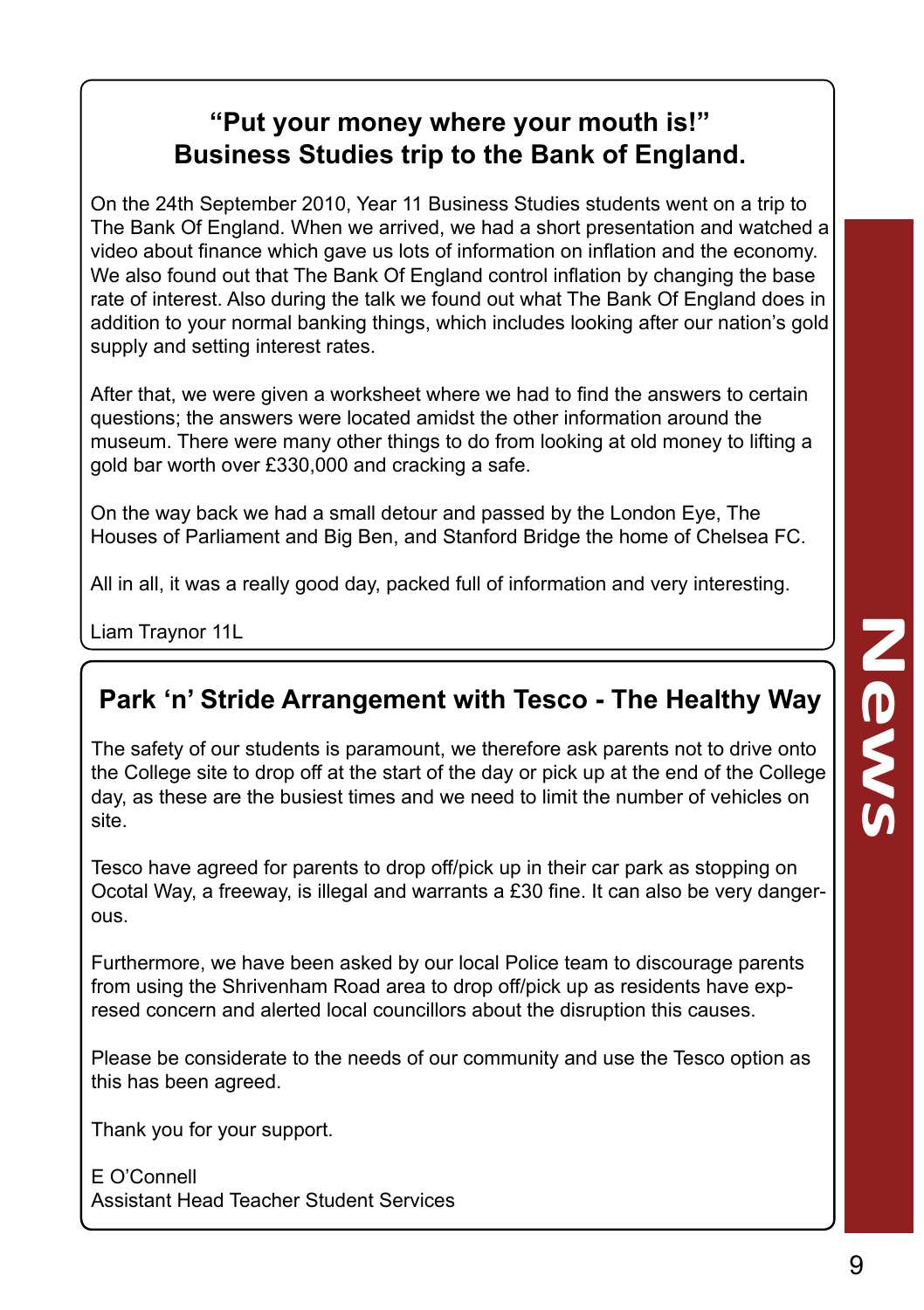#### **@ St Joseph's information advice and guidance**

Students in Year 10 have now received the information regarding the next Work Experience Programme and can begin to organise their placements. Although they will not be going out until the start of Year 11, they will still need to organise placements early, particularly if they have a specific choice in mind to avoid disappointment.

> **Population P - 14th - 18th November 2011 Population Q - 21st - 25th November 2011 Diploma Students - 14th - 25th November 2011**

Guidance booklets have been issued along with the letter and Private Placement Form to assist students and parents with the process involved. Please read through this as it contains extra information including tips on contacting employers, previous placement experiences, a flowchart to follow the different stages, and a timeline so everyone knows the deadlines etc. The forms should be kept safely to give to an employer if they agree to offer work experience.

Work Experience is an important part of KS4 and we welcome support from parents. Anyone able to help with providing placements can contact Beverley Wolff on 01793 485403 or email bwolff@stjosephs.swindon.sch.uk

Certificates for the previous Work Experience Programme have been given to all students that completed at least a 5 day placement. Copies have been passed to Tutors that have requested evidence of placements for Flexible Pathway. Well done to all of you.

#### **Take Your Child to Work Day**

Students in Year 9 have been given letters regarding this Flexible Friday event. They have the opportunity to shadow a family member or trusted family friend in the workplace on Friday 12th November. All consent forms should have been returned to Beverley Wolff by 30th September 2010. Anyone who hasn't returned the consent form already should do this immediately as delays may result in disappointment for students unable to attend this activity.



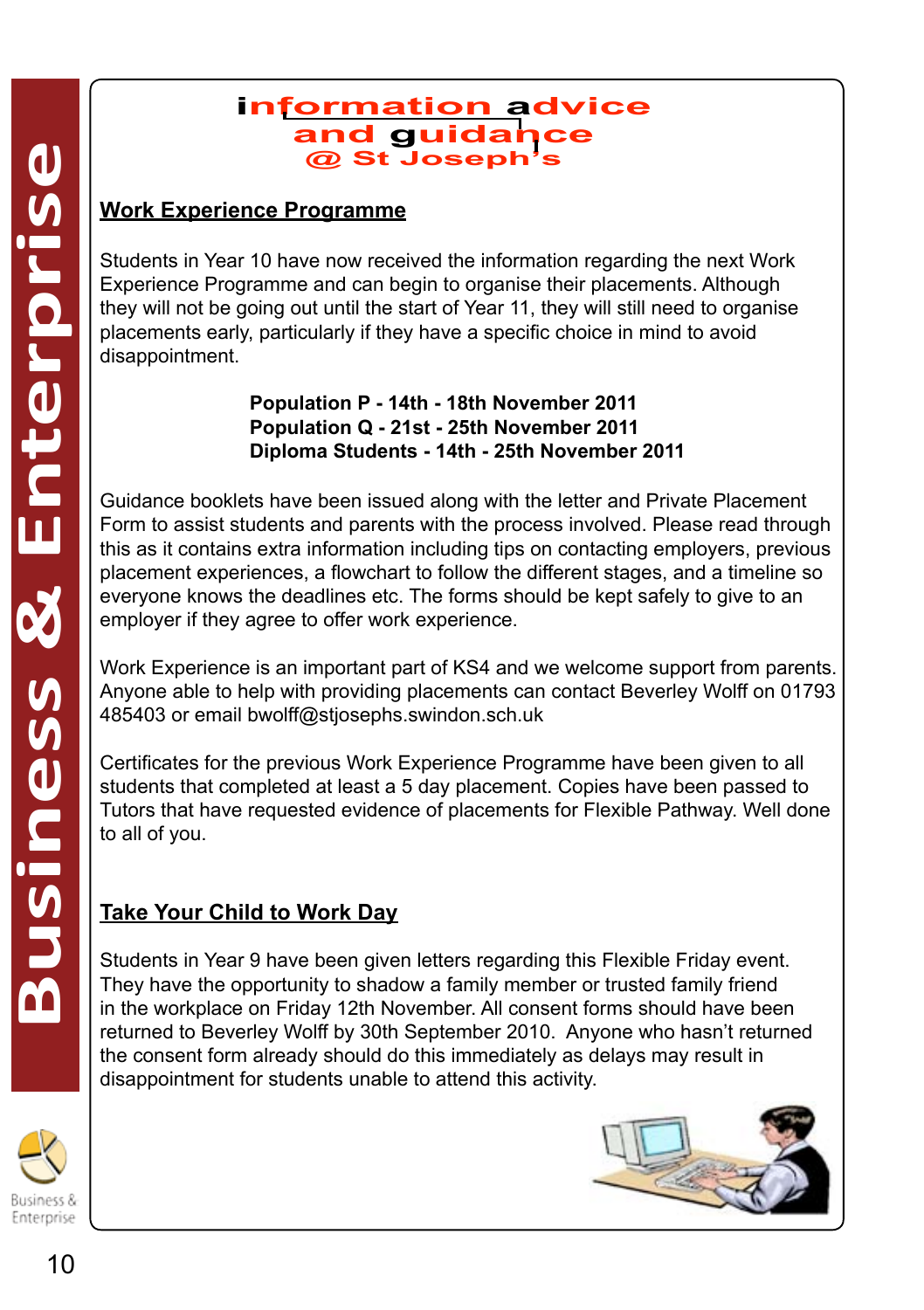### **Year 7 Milkshake Challenge**

On Friday 10th September Year 7 embarked on their very first Enterprise Day by designing and making milkshakes with Mi-Shake. There were lots of interesting and unusual combinations most included chocolate, cookies and ice cream. The winner from Population P was 7C's Silly Shakers with their Chocolate Delight Shake and the winner from Population Q was 7S's Chocolate with their shake.

Team Chocolate's shake was also declared the winner by the Swindon Mi-Shake store and will be on sale in the store for one year as the St. Joseph's Shake.

Everyone also designed a cup and poster to go with their milkshake. The winning cup design was by Gabriela Caruso and Niamh Trinci from 7L. The winning poster was designed by Francisco Dias and Valenco Pires in 7M. Well done to everyone for showing outstanding team work and enterprise skills.













information advice<br>and guidance<br>and topper

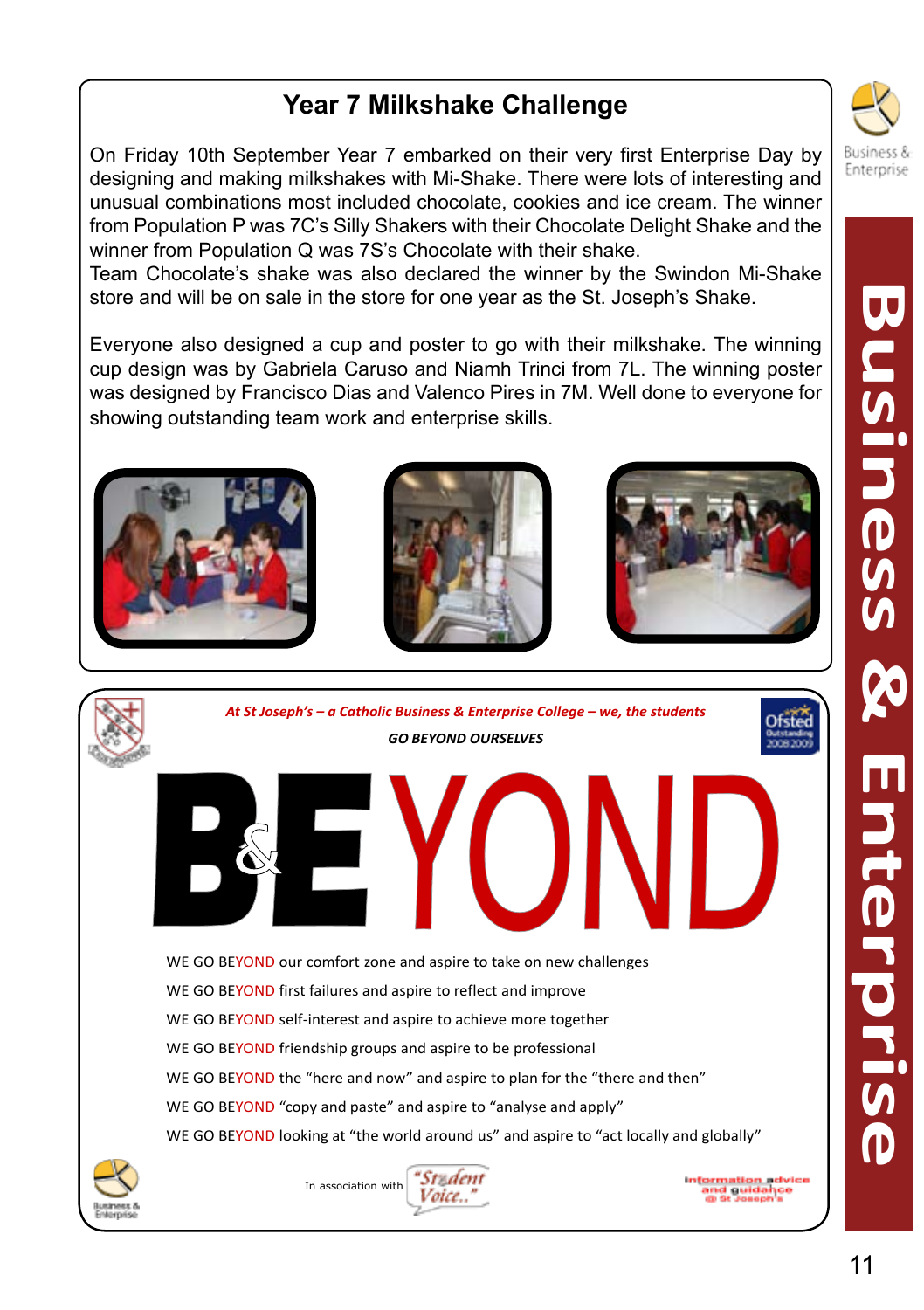# **Pope Benedict XVI Visits the UK**

To commerate Pope Benedict's visit to the UK in September the students at St. Joseph's all took part in various activities. Below are some of the Prayer Cards produced in classes.

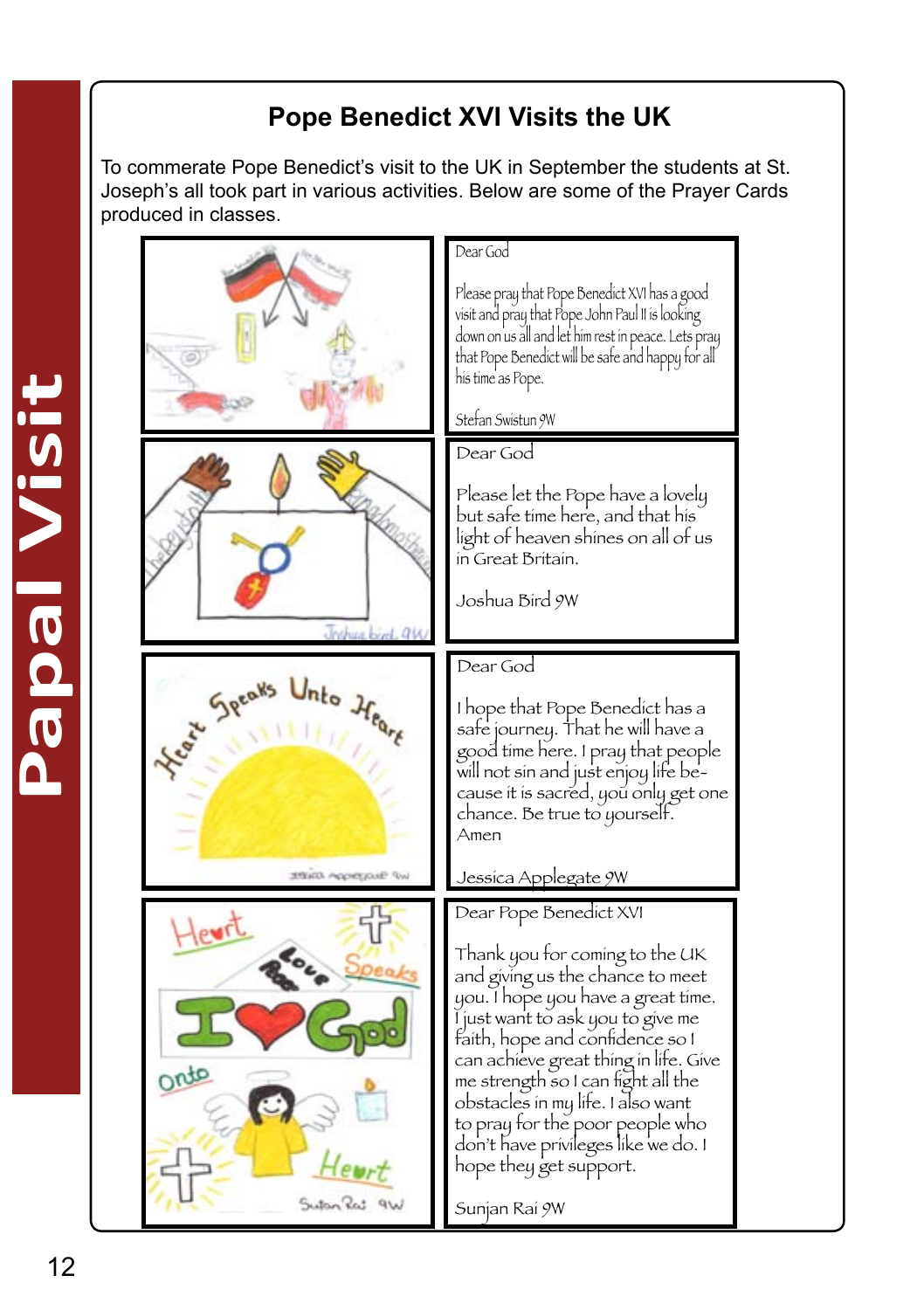#### **10 Briant Celebration Breakfast**

In response to the challenge 'What will you do to celebrate the visit of Pope Ben edict XVI?', 10 Briant decided to commemorate the event by sharing a special breakfast together on the day Pope Benedict arrived in Scotland. Students enjoyed croissants and juice, as well as sharing prayers and the distribution of Papal visit flags (many thanks to Holy Family Parish for these!) and prayer cards. We also marked the occasion with all students contributing to a commemorative canvas and candle making. The candles were used in our Class Liturgy the following week. These events were special and lasting memories of a wonderful occasion.

Mrs Fraser and Miss Beckett





# **Postcard Competition**

The RE Department decided that such a momentous occasion as a state Papal visit to the UK should be marked by the College and they organised a postcard competition for KS3. Having reflected on the life of Cardinal John Henry Newman, students were given the opportunity to design a postcard to commemorate the visit using pictures, symbols, slogans and prayers. The quality of the entries was truly impressive and it was extemely difficult to choose the winners from so many outstanding contributions.

However three winners from each Year group were chosen and will be presented with their prizes by Mrs Harries. Many of the postcards will be on display on the RE noticeboard, so that the whole College can enjoy and appreciate the amazing work that was done and which reflects a very special time in the life of the Catholic Church in Britain.

KS4 students were not left out and they were invited to contribute to a hanging mural, which can be seen outside the RE classrooms as a permanent reminder of the visit. Again, the standard of contributions was very high reflecting the importance of this visit to all the staff and students at the College.

Prizewinners were:

- Year 9 Cahil Monteiro, Jennifer Jurga and Karen Pereira
- Year 8 Chiara Pascarella, Shweta Fernandes and Erron Larcombe

Year 7 - Aquiline Lobo, Francisco Dias and Ciara O'Neill

Mrs Hobbs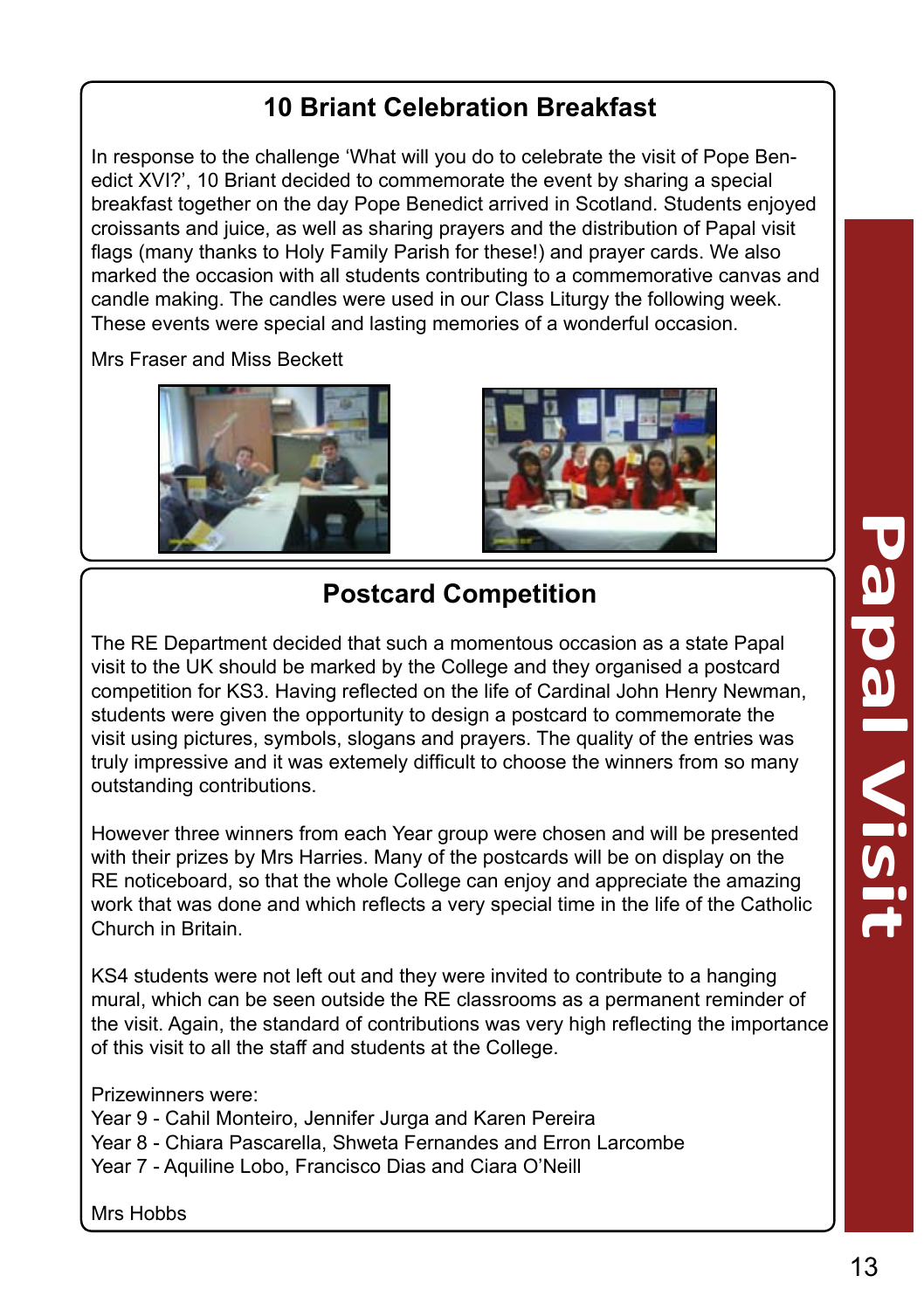# **The Big Assembly**

The highlight of the Big Assembly unquestionably had to be the words of the Pope. In a calm and tranquil tone of voice – typical to Pope Benedict, the Pope explained, to the great masses at the event, about how God cares for us and how we shouldn't neglect the love and great benevolence of our father.

Similarly, the Pope also spoke about answering our call in becoming a saint. In this, he explained how one, as an individual was like a carefully placed note in God's great symphony and had a great role to play in order to keep alive, aid the progress of God's word and his church. It was uncanny that words so gentle came from a figure of such great authority and responsibility.

The Pope himself proved to be an ideal example of living life to the full one of the prominent messages of the event, having lived through Hitler's brutal and unjust

ideologies and also having visited many countries in only a few years of service as the Pope. The true atmosphere and serenity of the Pope's words are extremely difficult to present through words. Nonetheless, the magic of seeing the Pope came to an end after the famed Pope-mobile arrived at the front of the stage.



Nigel Nunes, 11A

# **The Big Assembly**

At 4.15am on Friday 17 September we were woken up by our mum. For a few moments we were puzzled - why had mum woken us up so early? Then we remembered: we were going to see the Pope in London!

By 5.30am we were at Holy Family Primary School, in the freezing cold, waiting for the 39 seat coach to pick us up. During that time Julia, who was our group leader, did a register.

The journey took us two hours – with a 15 minute stop and getting slightly lost on the way. There were security checks when we got there, then we got off the coach and had to be searched 'airport style'. That was so nerve wracking!

At last at about 9.00am the warm-up began. It was hosted by Andy from 'Blue Peter'. We had a spot right at the front of the middle section our view was OK and there were big screens so everyone could see and hear what was happening. Then, just when we were getting bored (the Pope was running late) the screen showed that the Pope was arriving. Such an uproar of excitement arose out of the crowd around us as the Pope drove around us in his 'Pope Mobile'.

The Assembly itself lasted about an hour and we got lots of goodies including bags, bookmarks etc. I am sure everyone that went would agree that it was an experience we will never forget.

Lucy Brown 7E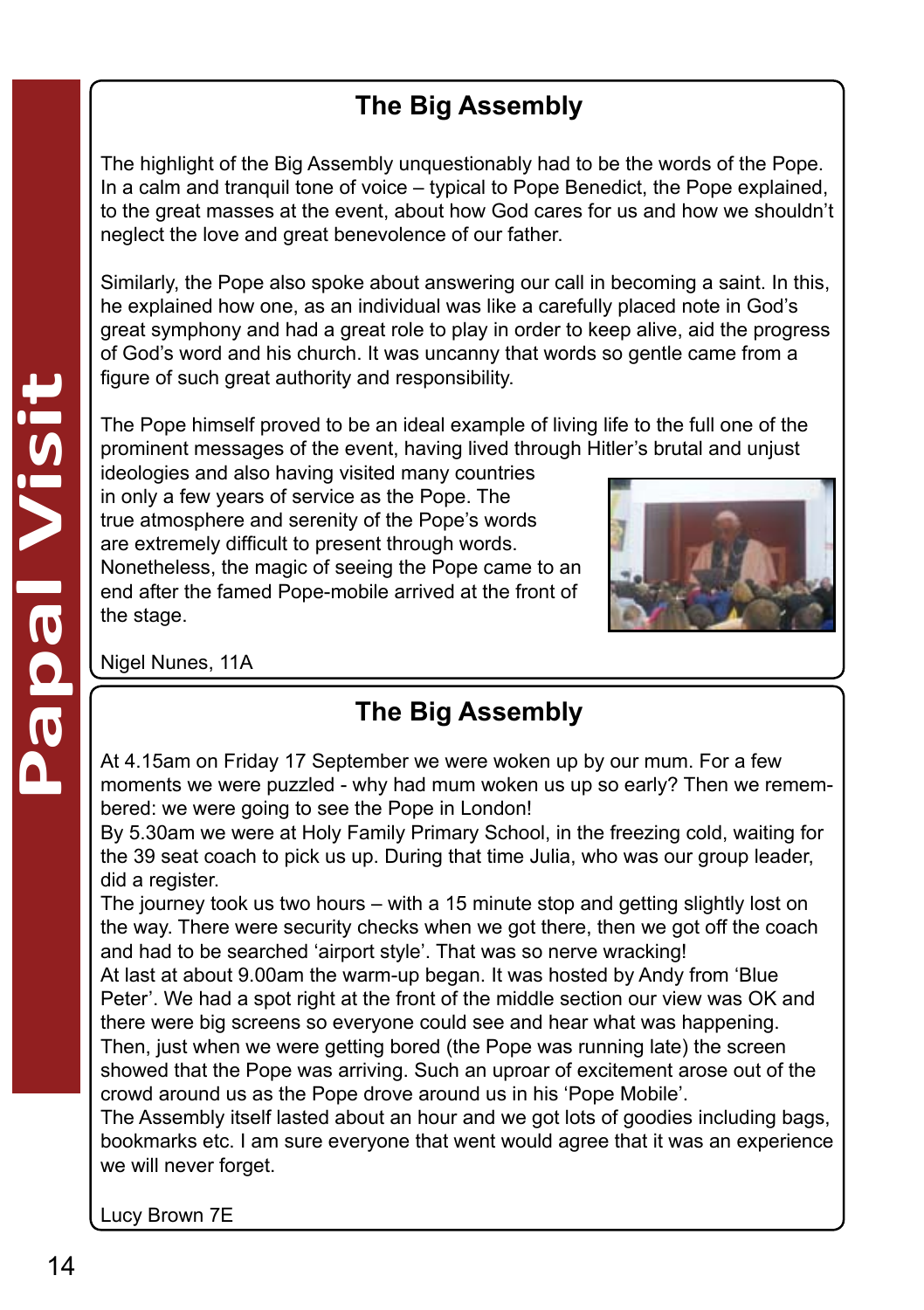#### **The Big Assembly**

I had heard about the Pope coming to the UK but I would have never guessed that I would actually see him face to face. On Friday 17th September it was the day of the Big Assembly.

We had to leave Swindon at 5.15am and although it was early we only reached St Margaret's College at 7:30am. When we arrived at the College lots of crowds had gathered and there was also a lot of security checks. Once we had cleared security we recieved a back pack which had things like a drink, a flag and a raincoat. At first we all sang a song and then even learnt to speak an African language. Then after about an hour three helicopters surrounded the area and then the Pope came into view in his 'Pope Mobile'. He came onto the stage and sat on a huge red velvet chair. When he spoke he had a very distinctive German accent. His message to all the youths is to live life to the full and enjoy every moment of it. I felt his talk was very informative and interesting to listen to.

The ambience in the whole crowd was great and very meaningful. Overall I had a once in a lifetime experience which I shall never forget.

Joan Fernandes

#### **Pilgrimage To Lourdes**

I went to Lourdes not knowing what to expect, although I had seen a few glimpses of Lourdes from photos that were shown to me.

It is nearly impossible to describe the experience I had. It is a break from the busy life and daily routine. When we first arrived in France we went straight to the hotel called Pays-de-Bays which was run by a family. On the first day we went straight down to the Grotto. We visited the Grotto almost every day, the atmosphere was incredibly relaxing. On the Thursday we took part in the trust mass which was for the HCPT groups; I felt that it was very special because as you looked around you could see everybody gathered together to celebrate the mass in the underground basilica.

The three main highlights of the trip were the tourchlight procession; which took place at night where hundreds of people hold candles and sing songs to Mary. The second was visiting the Grotto; It was very peaceful there and you can see where Bernadette knelt talking to Mother Mary. The best part of the trip was going up to the mountains and going into the river Gave; even though the water was freezing it was so much fun.

I would have loved to stay there for a bit longer but sadly we had to get back. I don't think I will ever forget the experience I had in Lourdes, it was an extraordinary experience.

Joan Fernandes and Flavia Seferi 10S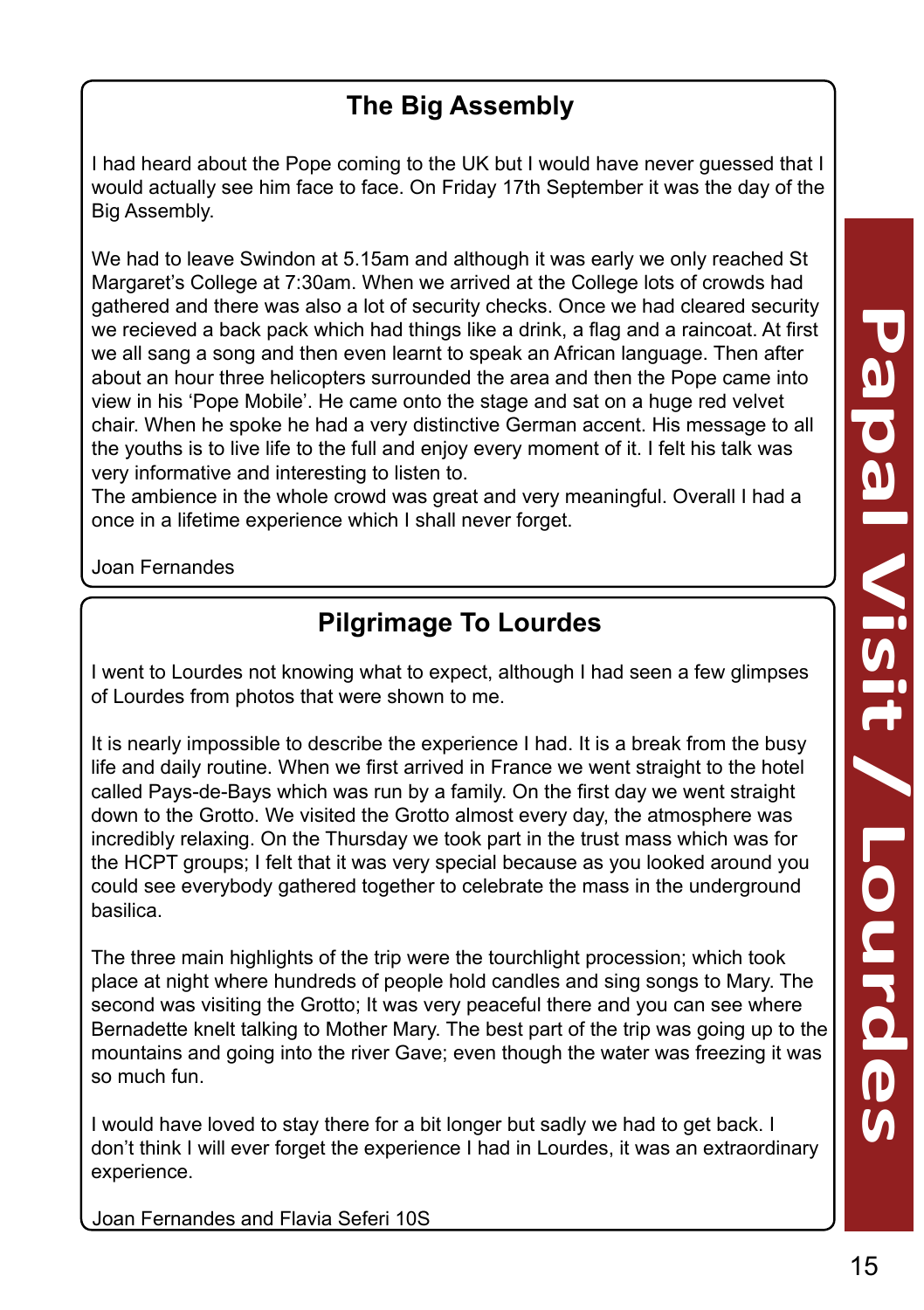| Day       | Time         | Activity         | Participants        | Location    | Teacher        |
|-----------|--------------|------------------|---------------------|-------------|----------------|
| Monday    | Lunchtime    | Handball         | Yr 10/11<br>boys    | Sports Hall | <b>PDX</b>     |
| Tuesdav   | Lunchtime    | Dance            | All Years           | Gym         | <b>KNT</b>     |
| Tuesday   | Lunchtime    | <b>Badminton</b> | All Years<br>Mixed  | Sports Hall | TF/KF          |
| Tuesday   | After-school | Rugby            | Yr 7-9 boys         | Field       | PDX/AI/<br>ACS |
| Wednesday | Lunchtime    | Handball         | Yr 7-9 boys         | Sports Hall | <b>PDX</b>     |
| Wednesday | After-school | Netball          | Yr 7-11 girls       | Sports Hall | CDP/<br>TF/RWT |
| Wednesday | After-school | Football         | Sixth Form          | Astroturf   | WT             |
| Wednesday | After-school | Futsal           | Sixth Form<br>girls | Sports Hall | <b>WT</b>      |
| Thursday  | Lunchtime    | Dodgeball        | $Yr$ 7-11<br>mixed  | Sports Hall | TF/RWT         |
| Friday    | Lunchtime    | Girls'Cricket    | All Years           | Sports Hall | <b>ACS</b>     |

# **PE Extra-Curricular Clubs (Term 1 - 2010)**

#### **New Clubs for 2010 - 2011**

Why not come along and try a new sport? This year there are new opportunities to experience activities such as dodgeball and handball. Dodgeball is a game where participants target other players whilst trying to defend themselves. It is a game which tests agilitiy and accuracy.

Handball is an Olympic sport which combines netball and basketball skills allowing participants to pass or dribble the ball. Players use the 5-a-side football goals for targets and must shoot from outside the goalkeepers area.

#### **Badminton Club**

We meet every Tuesday lunchtime and are open to all ages and abilities.We have been delighted to see students from Year 8 and Sixth Formers turning up and would welcome anyone who would like to come to get fit and to have fun in a friendly and supportive environment. We are hoping to organise a tournament in Term 2 so if you are interested in participating please come along. Miss Foley and I are always looking for new opponents!

Mrs Fraser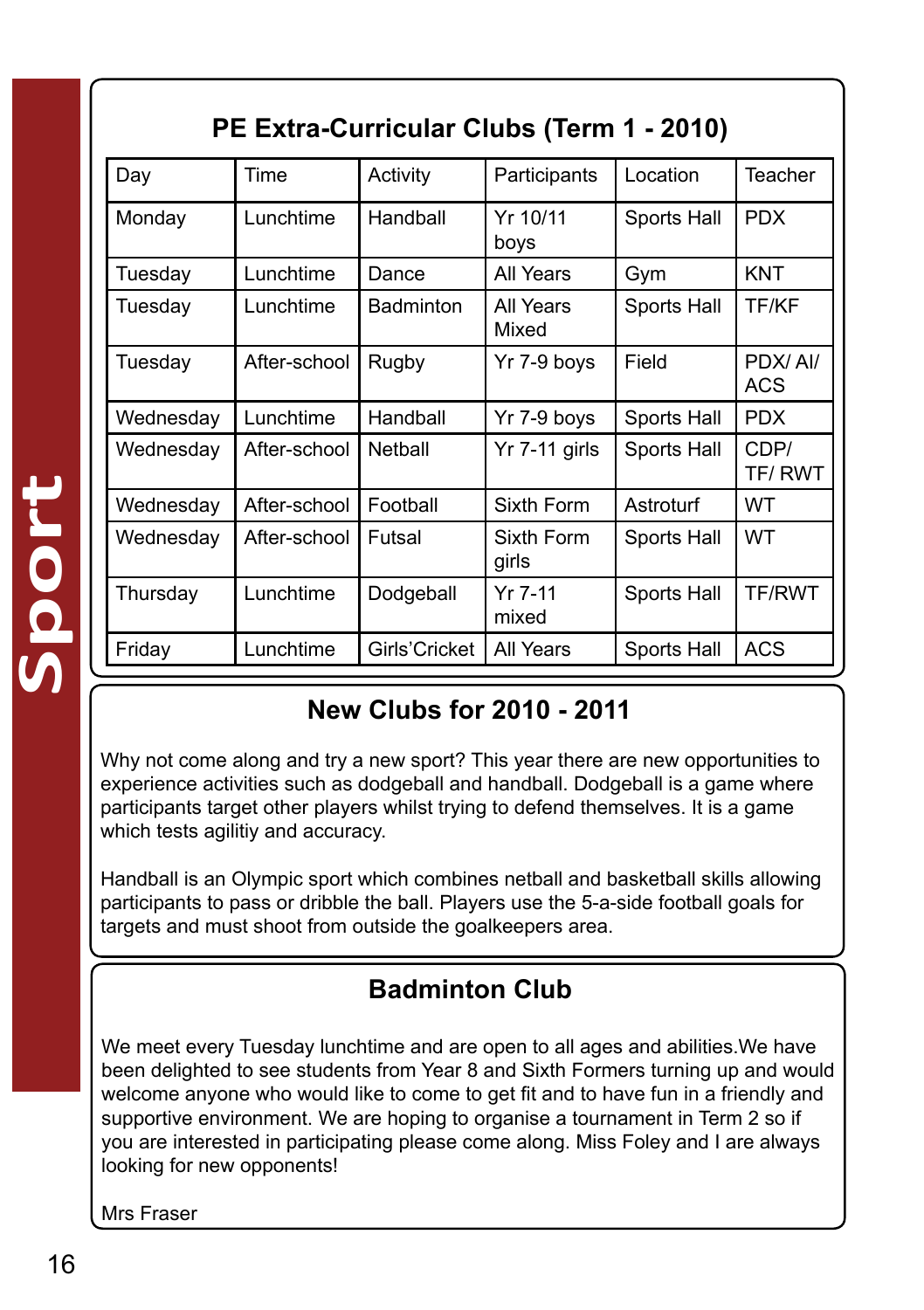#### **Sporting Success**

Congratulations to Tom Ouldridge (7E) who is registered with the Swindon Town Football Club Centre of Excellence.

Well Done, Tom!



#### **Upcoming Fixtures**

We have a number of netball and hockey tournaments coming up in the first two terms. Details of which are below.

| Date                      | Year Group             | Activity                         | Venue                  |
|---------------------------|------------------------|----------------------------------|------------------------|
| Thursday 14th<br>October  | U14<br>U16             | Netball (National<br>Schools)    | Dorcan                 |
| Tuesday 9th<br>November   | 8                      | <b>Netball Tournament</b>        | <b>Wootton Bassett</b> |
| Thursday 11th<br>November | 9                      | <b>Netball Tournament</b>        | <b>Wootton Bassett</b> |
| Tuesday 16th<br>November  | U <sub>14</sub><br>U16 | Basketball Coaching and<br>Games | <b>Bradon Forest</b>   |
| Thursday 25th<br>November | 8                      | <b>Hockey Tournament</b>         | Isambard               |
| Tuesday 7th<br>December   | 7                      | <b>Hockey Tournament</b>         | <b>Wootton Bassett</b> |
| Thursday 9th<br>December  | 7                      | Indoor Football                  | Greendown              |

# **Rugby 2010 Season**

Over 40 boys have been regularly attending Rugby practice since the beginning of this term. They have shown good commitment and this has resulted in encouraging skill improvement.

The match season began this week with matches vesus Nova Hreod at Year 9 and Year 8 level. Both teams showed determination against more experienced opponents and go into future games with grounds for optimism.

Well done, boys.

**Sport**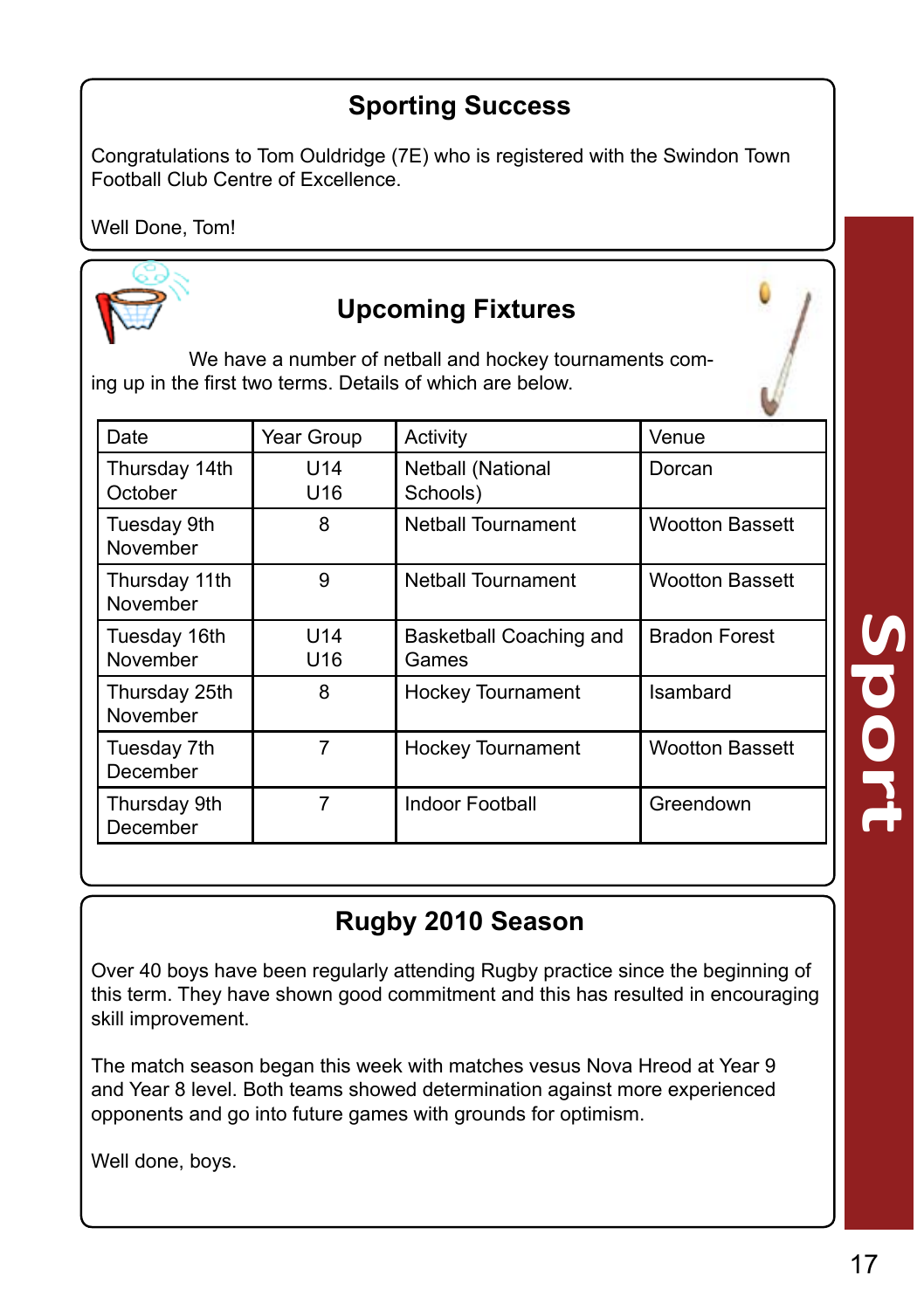### **Sixth Form Sport Opportunities §**

There will be increased opportunity for Sixth Form Students to participate in sports and extra-curricular activities this year. The Boys' Football Team is already in full swing and training is open to all, Wednesday 3pm – 4pm on the Astro-turf. Also, we have linked up with an International Futsal player / coach who is coming in to deliver 8 sessions exclusively for the girls on weds 4pm – 5pm in the Sports hall. We are also keen to start basketball training in Term 2 with a view to playing fixtures. Watch this space. Thanks to Mr Taylor for being a key player in organising these activities.

# **Fencing Club – plans HAVE NOT been FOILED! (bad pun!)**

We have received news that our bid to host our own exclusive Fencing Club has been successful. We are currently negotiating with the Swindon SSP and National Governing Bodies regarding kit and we are hoping to be in a position to start the club next term. We will be holding a meeting for all students keen to be part of the club – whether it be regarding the weekly running / managing of the club, or in participating in the fencing itself. Any queries please speak with Mr Cross or Mr Kerr.

# **Girls' Cricket**

We have been bowled over with requests for girls cricket – so we have teamed up with Swindon Lifestyle Centre to be able to offer a girls only cricket coaching sessions on Friday lunchtimes in the Sports hall 1.15pm -1.50pm.

#### **Football Via the Lifestyle Centre**

A local coach, Aaron Cardoza, has been able to offer afterschool football on Tuesdays 3pm-4pm on the Astro-turf.

# **INDO Boarding**

We are currently in consultation with a county sports provider regarding the alternative sport of INDO Boarding – which should appeal to those people who enjoy alternative sports, eg skateboarding. Watch this space, we'll keep you up to date when we have more news!

#### **Young Leaders**

St. Joseph's is currently delivering Young Leaders courses at both Holy Family and Holy Rood Junior Schools. Hopefully the students will use their newly acquired skills to help out with break and lunchtime activities involving the younger students – good luck…..we're confident they'll do a great job!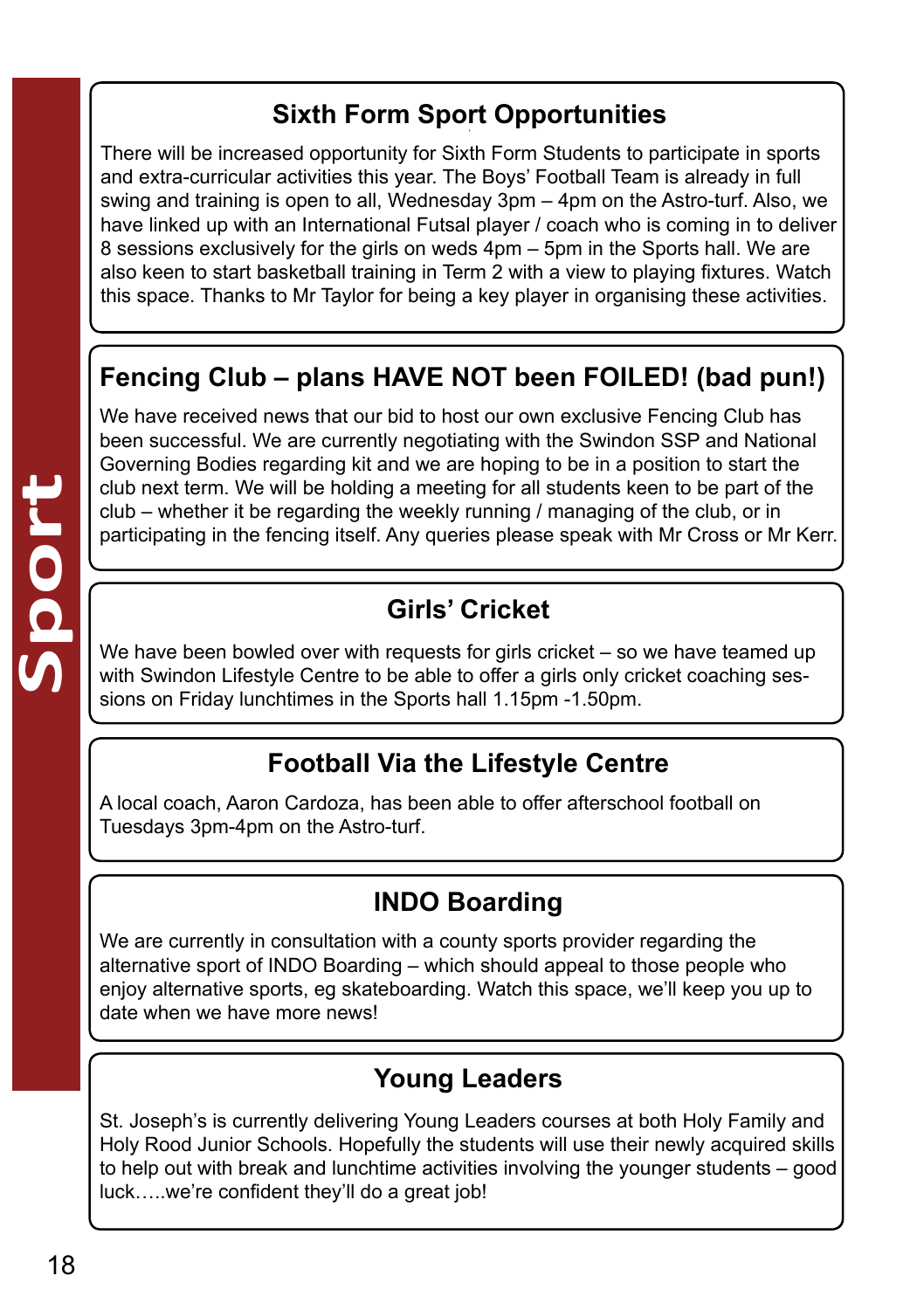# **Avon Tyrell**

As part of the Sixth Form induction, all Year 12 are given the opportunity to go on a team building day at an ourdoor pursuits centre. After spending the morning working as a team to solve problems and support each other with some high rope activities, we then went on to bid for raft building materials. One group waited until the end and managed to get the pedalo for a bargain price!! Overall it was an amazing day and I feel that it did bring us all closer as a year group.





#### **Gloucestershire University Trip 2010**

On the 3rd September, Year 12 went on a trip to Gloucestershire University. This was part of our induction and gave us the opportunity to see what university life might be like, to consider how we study and find out a bit more about managing our time and our finances.

Overall the day was very enjoyable and gave us the opportunity to reflect on our future ambitions.

#### **Awards Evening 2010**

On the 30th September, we celebrated the Year 13 Award Evening where students were recognised for their achievements over the last 12 months. We celebrated ac ademic achievements, recognised those students who contributed to the community and College life and rewarded students who overcame some major hurdles to still achieve good AS results. It was a lovely evening and I would like to thank the staff, governors, parents and students for giving up their time and making it so enjoyable.